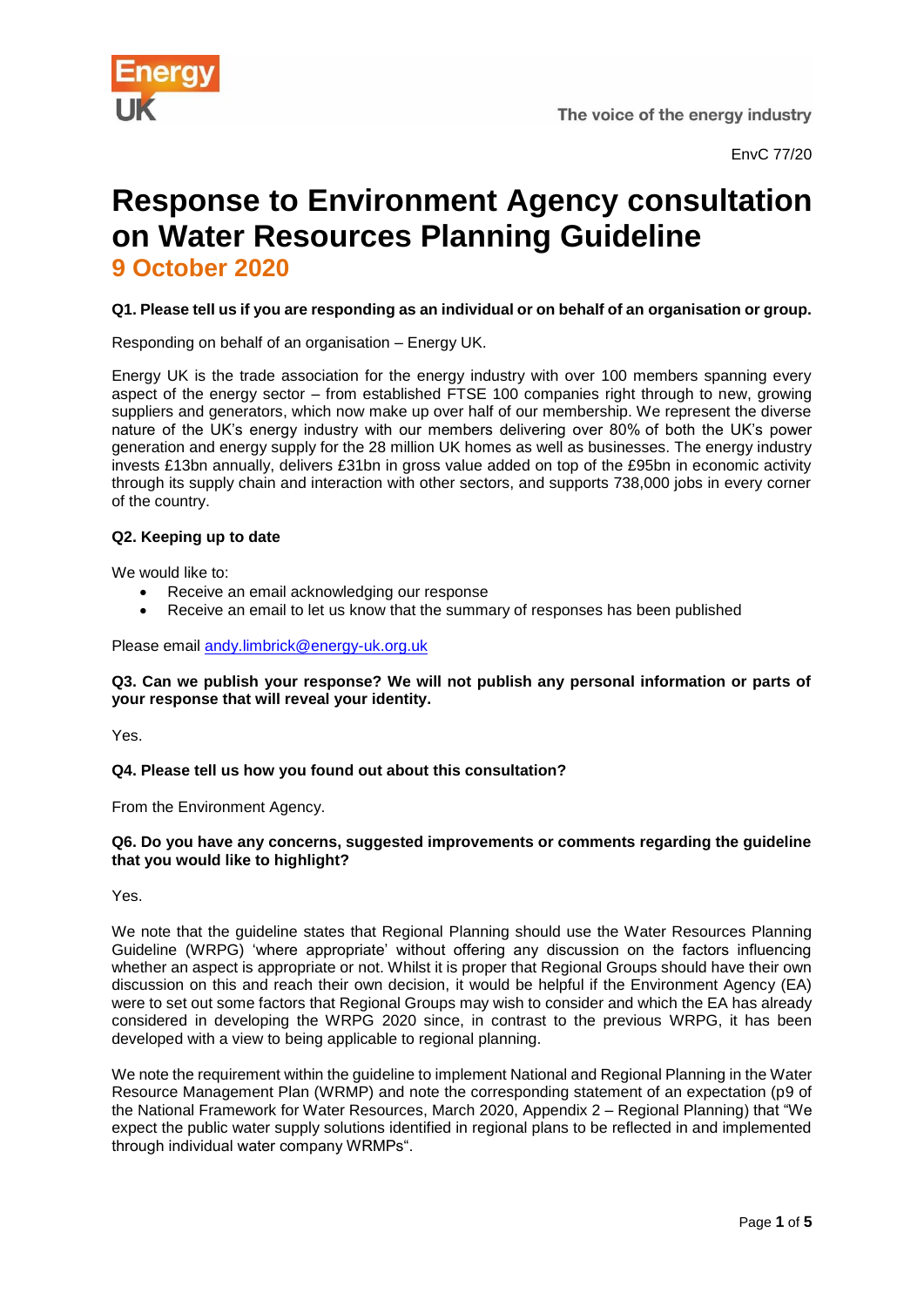

**.** 

The voice of the energy industry

EnvC 77/20

However, the draft WRPG 2020 offers an exception to this requirement (p26) through the provision that WRMPs must "reflect the regional plan unless there is clear justification for not doing so". We consider that explicit guidance on what constitutes an acceptable justification is necessary.

We note that whilst the WRMPs are integral to Regional plans, the consideration of direct cost (p27) is limited to Water Company (WatCo) customers' bills. There does not appear to be a requirement to consider the impact of WRMPs via Public Water Supply (PWS) abstraction and discharges on other parties such as agriculture and industry. This creates the potential for inconsistency in the assessment of options between the WRMP and Regional planning, with the latter's requirement for multi-sector consideration.

We welcome the requirement to forecast future non household (NHH) demand when creating the plan. There are likely to be radical changes in the power generation sector taking place within the plan period, which will lead to a dramatic increase in water demand for the new water-dependent assets needed for meeting a Net Zero UK 2050 target.

The guideline sets up a possible tension in priority for WatCos between national/regional and local geographic scales since (p13) it requires delivery of local benefits but merely consideration of national/regional water resource needs. It is vital that the requirements in this regard are clear, since the Regional Plans will be finalised prior to finalisation of the WRMPs in 2024.

Section 9 (p70) provides guidance on selecting the best value plan. This guidance is vague and requires reference to the supplementary guidance documents. However, the supplementary guidance itself does not provide the necessary clarity. We will provide comments on the Best Value Plan supplementary guidance separately. The detail of how the net benefits to different parties (WatCo customers, environment and society) are to be weighted in relation to both WatCo direct and indirect costs and wider societal benefits and cost is important. Direct Watco costs are represented by customer billing, while lost opportunity costs for WatCo and wider society, including the interests of non-PWS sectors which must be considered in Regional Planning, are indirect. An important example is the potential abstraction opportunity denied to other users through the acceptance of WatCo abstraction permitted to support leakage losses. The setting of an appropriate PWS leakage rate has to date largely been established through consideration of economic efficiency within PWS alone. Given the increasing pressure on scarce water resources that has resulted in the new initiatives in Water Resource Planning, it is vital that the wider societal consequences of the PWS leakage provision is fully considered. For example, on the basis of current future scenario indications (Gasparino & Edwards, 2020<sup>1</sup>) the current WatCo leakage of 3000 Ml/d (Supplementary Guidance 18640) would support the entire freshwater needs of the power/energy sector in 2050. However, according to the National Framework for Water Resources (March 2020) abstractors cannot assume their current licensed quantities to be available in future. Provision for the current PWS leakage rate appears to be a major contributor to the pressure on abstraction for other sectors and the environment.

We note and support that WatCos should engage with other sectors to develop options with 'broader benefits' to society (p27) and we believe that there is valuable scope in cross-sector water sharing which can lead to improved economic efficiency of water and water rights use. However, in the absence of guidance on 'best value' plans it is not clear that such options would be appropriately assessed. In particular, third party water sharing opportunities providing insurance options aimed at more efficient management of PWS resilience should be assessed on the basis of utilisation rather than the capacity approach, which tends to be used in WatCo economics modelling. In 8.1.1 (p64) WatCos are 'encouraged to engage' with third parties on lower cost or additional benefit solutions. The encouragement should be strengthened to being 'expected to' or being 'required to'.

We note the use of the word 'should' to indicate actions which, the EA believes, would be needed for a plan to be adequate although there is no statutory requirement for them. The basis of this belief is not

<sup>1</sup> Gasparino, U. & Edwards, N.A. (2020). 'Scenarios for the projection to 2050 of water use by power producers – with a focus on WRE', Joint Environmental Programme, ENV/660/220.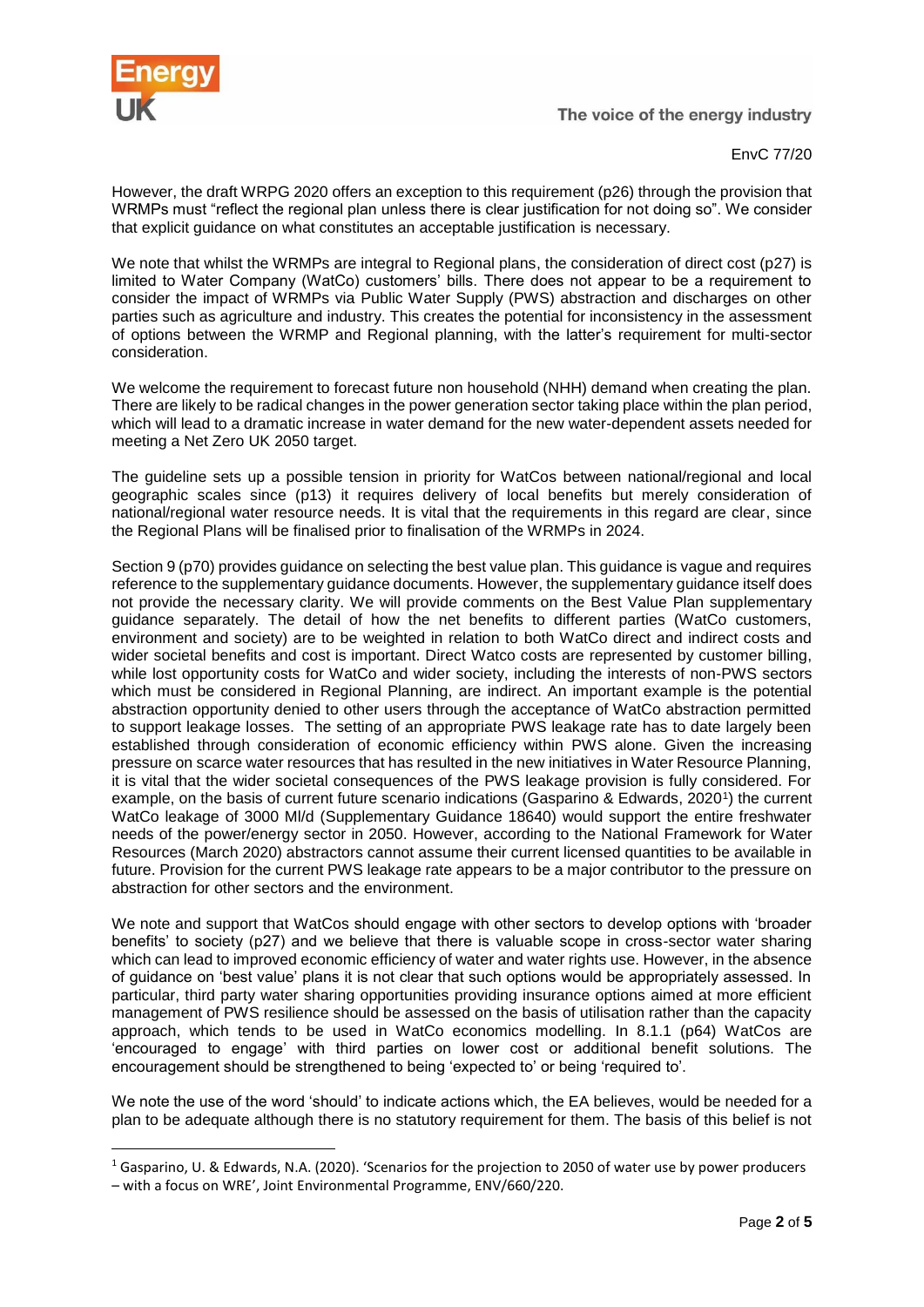

The voice of the energy industry

EnvC 77/20

stated. In line with the above comments, these beliefs should be considered through the new lens of multi-sector requirements introduced at Regional Level to ensure they are consistent with providing appropriate weight to these factors.

We are concerned regarding the interpretation of 'supply' on p13 and elsewhere. The power sector is dependent on water 'supplied' to it both directly from the environment through abstraction and through the PWS network. It is vital that water resource planning sufficiently considers both, since both are essential to provide the resilience of individual water-dependent power sector assets and both are affected by WatCo WRMPs. It would be helpful for the guidance to be clear on when 'supply' means both and when it just means PWS. For example, in Section 4 page 25 'supply' appears to be specifically PWS.

Given the timescales relevant to assets in the power sector, we feel that considering 50 years rather than 25 years is a better planning basis (p25).

We note that 4.1.1 (p26) presupposes WatCos have 'enhanced ambition' for improving the environment. Whilst recognising that all participants in the water resource arena will have ambition for their own activities and potentially the environment, it is vital that the consequences for other abstractors of enhanced environmental ambition should be fully taken into account in assessing whether or not that ambition could lead to an appropriate societal outcome. In particular, environmental ambition in the water resource arena, perhaps naturally, tends to be interpreted as increased river flows (which may be achieved through abstraction reductions). It should be recognised that such abstraction reductions leading to changes in water-dependent activity might have adverse consequences for non-aquatic environmental receptors as well as leading to the societal disbenefit arising from the loss of the activity resulting from the reduced abstraction. For example, in the power sector, water use for cooling improves thermal efficiency and some aspects of resilience (compared with air-cooling) thus providing benefit in reducing atmospheric emissions per unit of electricity produced.

Clearly, WatCos should operate in a way consistent with the requirements imposed on them by Water Framework Directive River Basin Management Plans (WFD RBMP) and applicable regulations. However, increased costs to WatCos resulting from measures that would be required to meet WFD RBMP status targets should feed into the establishment of such targets. Since RBMP3 is yet to be established (and is expected to be defined through consultation in 2021), it would be appropriate to include a requirement that WatCos should interact with the EA to ensure the economics used in RBMP3 fully reflect the potential costs and hence ensure that WFD target status is soundly based.

### **Q7. Do you believe that the guideline allows water companies to produce plans with secure and resilient water supplies?**

Don't know.

The guideline probably allows water companies to produce plans with secure and resilient supplies but, as discussed in the answers to other questions, there are concerns around how these plans will impact on other water users, such as industry, and how the plans integrate into regional planning. We will respond separately to the consultation on the English and Welsh supplementary guidance on the inclusion of Environment and Society in decision-making.

Regarding Drainage & Wastewater Management Plans (DWWMP), it is stated that (p11) long-term plans for wastewater and water supply are to be aligned for growth, climate change and delivery timetables. Given the importance of the coupling between clean and waste water networks and the significance of waste water discharge during low flow and drought events in lowland river systems, we support the full alignment of water supply and wastewater system planning. We question whether aiming for alignment in the long-term is sufficient. Correctly joining up the planning of the Water Industry and wider society to allow full consideration of both the clean and wastewater networks is a vital element of efficient water resource planning from a multi-sector perspective. The resilience and operation of many other sectors (and the environment) is dependent on PWS wastewater flows. It may therefore be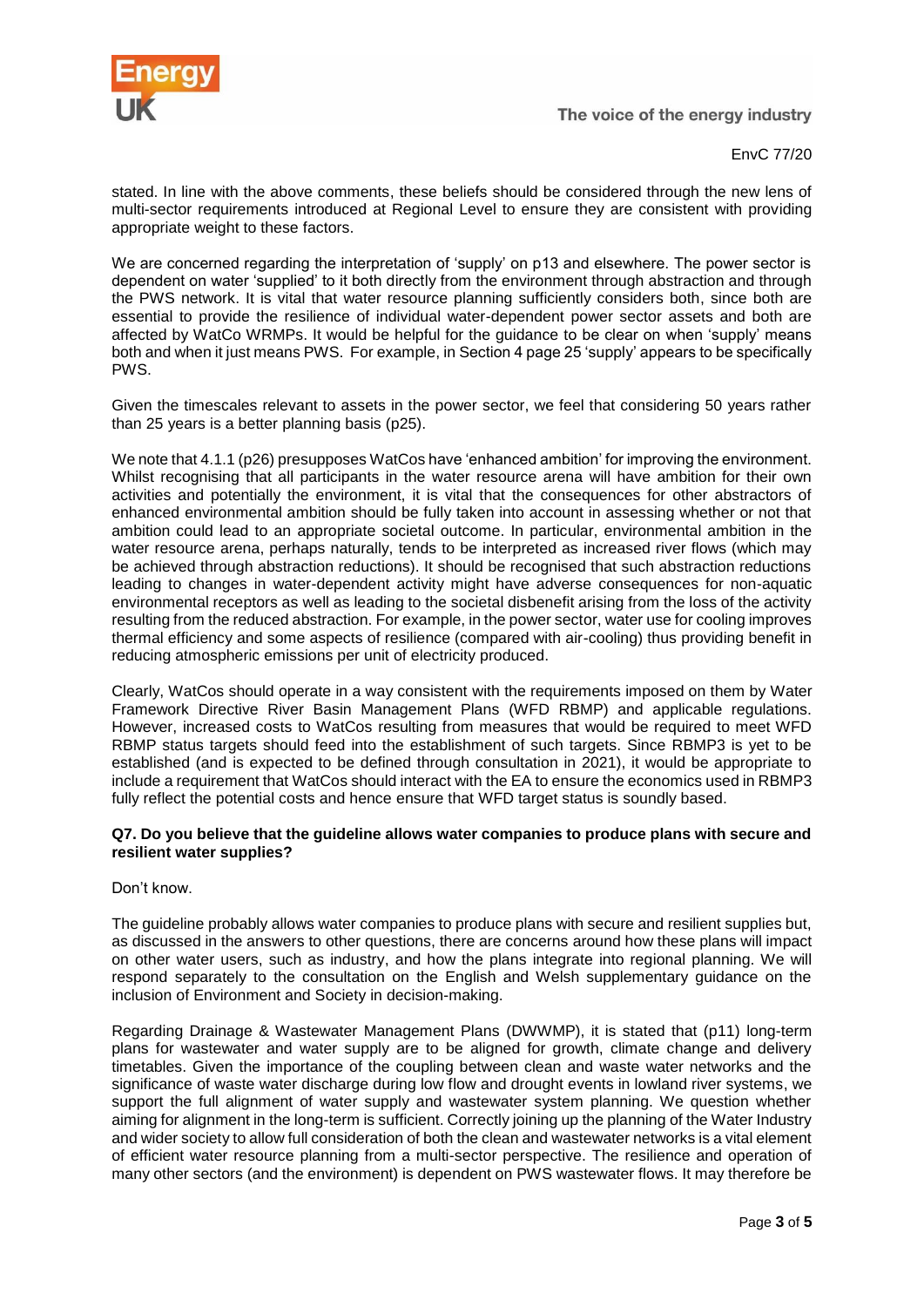

EnvC 77/20

appropriate to put greater emphasis on achieving integration of DWWMP within the water resource arena rather earlier than in the 'long-term'. Vital water-dependent nationally significant infrastructure assets which will be dependent on PWS wastewater flows for their resilience in low flow events will need to be developed in the next decade and potential investors will require sufficient confidence in the availability of water to support their operation in future periods of low flow.

We support the presumption that the EA should seek to avoid (or at least minimise) the use of drought order/permits (Sections 4.7 and 8.2). This may help to create a planning framework in which water sharing between PWS and other sectors can be developed leading to improved economic efficiency in water and water rights use. It may be helpful to develop the meaning of 'less frequently' in a more quantitative sense, including in relation to the 1:200 and 1:500 year resilience, in order to provide a more concrete basis for assessing whether or not the degree of consideration of avoiding drought order and permit use is appropriate.

#### **Q8. The 25 Year Environment plan states that it is the Government's ambition to leave our environment in a better state that we found it. Do you think the guideline sufficiently contributes to this aim?**

There is inclusion of the need to consider the environment within the guideline but it is not always clear how the effects on customer bills, other water users in the WRMP area and the wider region are balanced. As an example, we note that in Section 3.2.3 (Consultation with regulators p18) whilst the wider benefits and outcomes beyond a least-cost plan are to be discussed with the regulator, the basis on which these benefits are to be identified and assessed is not explicitly defined.

Whilst considerations in the water resource arena naturally tend to focus on the aquatic environment and in particular river flows, it is important to recognise that there are consequences for other environmental receptors arising from changes in activity resulting from measures taken in the water resource arena. Thus an apparent net gain in the aquatic environment may force a loss in other environmental media. Considering the consequences beyond the aquatic environment is necessary in determining appropriate WatCo options.

In Section 9.2.1, it is important that the water resource assessment frameworks being used in WRMP and Regional Planning recognise the provisioning services to non-PWS sectors provided by freshwater resource and thus take account of the extent to which PWS use of such provisioning services may deny such services to other sectors and hence have consequences for wider society.

#### **Q9. The guideline incorporates a natural capital approach into decision-making. Do you agree with the approach set out in the guideline and supplementary guidance which combines the natural capital approach, biodiversity net gain and the Strategic Environmental Assessment into decision-making?**

No.

We are concerned that the draft WRPG 2020 guidance, taken as a whole, including the supplementary guidance on Environment & Society in decision-making (18643 in England, separate guidance in Wales), does not recognise adequately the importance of the provisioning service to non-PWS sectors provided by abstraction (i.e. from the natural capital of surface and groundwaters) and does not require it to play within WRMP (and Regional Planning) decision-making sufficiently strongly. The proposed supplementary guidance documents are materially different for England and Wales and generally the Welsh guidance recognises this importance more strongly than the English, but could still be usefully strengthened.

We are still developing the detail of our thinking on this important topic and we will include it in our response to the 'Environment & Society in decision-making' supplementary guidance.